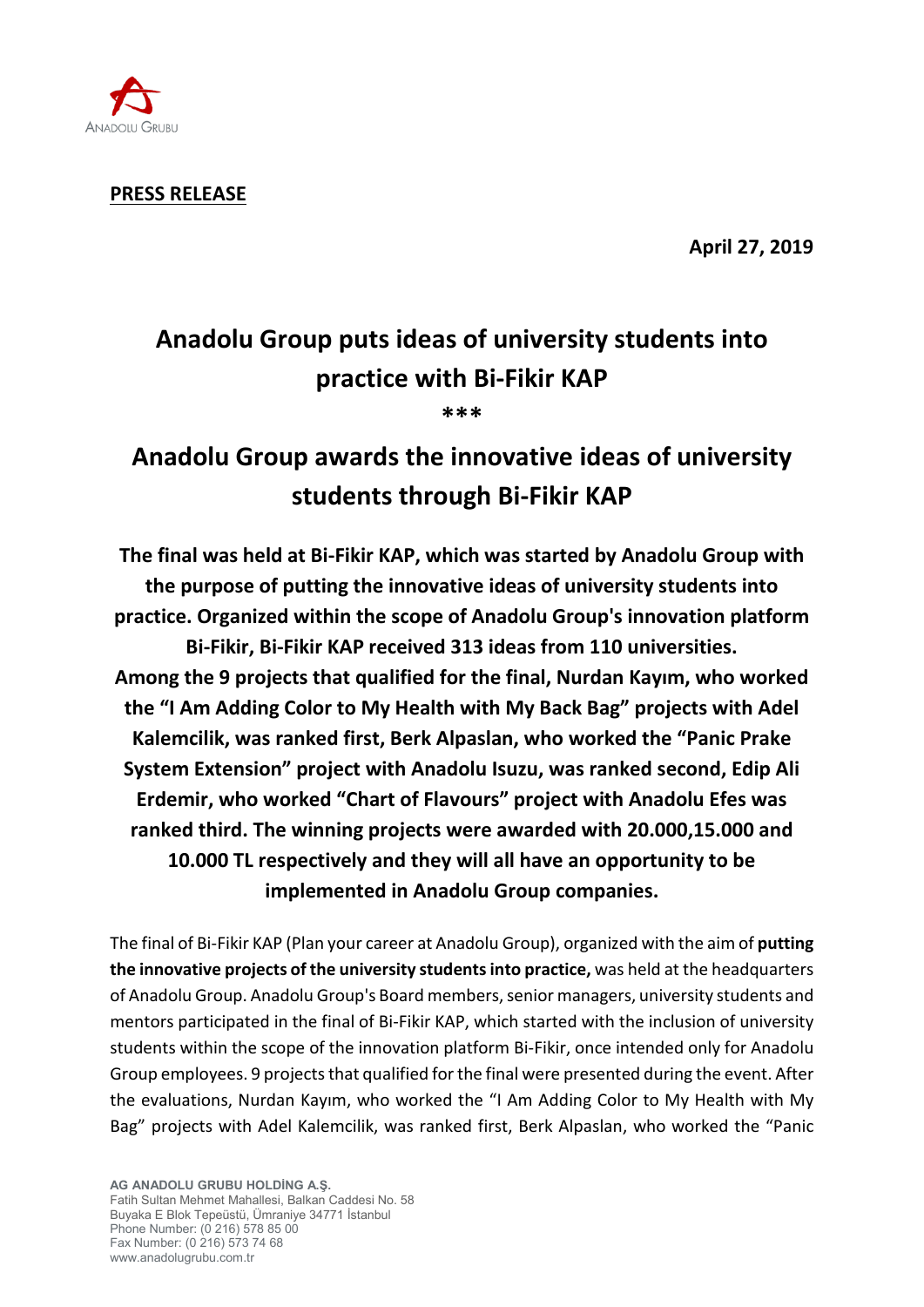

Prake System Extension" project with Anadolu Isuzu, was ranked second, Edip Ali Erdemir, who worked "Chart of Flavours" project with Anadolu Efes was ranked third. The first project was awarded 20 thousand TL, the second project was awarded 15 thousand TL and the third project was awarded 10 thousand TL.

Hurşit Zorlu, the CEO of Anadolu Group, stated that they have taken a significant step by including the university students in Bi-Fikir, an innovation platform that Group employees could freely present their creative ideas and add value to the companies of Anadolu Group. Zorlu stated, "We pay a great deal of attention to the ideas and projects of the young generation and while we are contributing to realization of their dreams, we are also making a notable contribution to the future of our country. We always focus on university students since they are our future employees, future producers and the inventors of the most important ideas for the future. With the power of the projects by Anadolu Group employees presented through Bi-Fikir, we have created a total value of 575 million TL in the last 4 years. With the scope of Bi-Fikir KAP, I believe that this value will increase with the innovations of the young people who may also be employed in the significant positions of our companies.

### **"We offer young people the opportunity to put their ideas into practice in Anadolu Group''**

Speaking at the final, Anadolu Group Human Resources President Osman Alptürer declared that; as a Group that employs a significant number of employees in a wide range of activities, they have many areas where new talents and new perspectives can be evaluated. Alptürer stated, "We have included our beloved university friends in our Group's innovation efforts, we have combined our campus brand KAP ("Plan your career at Anadolu Group") and Bi-Fikir and we have created Bi-Fikir Kap so that the university students can implement their creative ideas and dreams in Anadolu Group. We offer the students the opportunity to pursue a career in a technological environment that attaches importance to innovation while they are implementing their ideas that are not yet integrated to the business processes. With Bi-Fikir KAP, we will continue to support university students to express themselves and make their dreams come true."

With Bi-Fikir KAP, the ideas of university students were collected on [www.kap.bi-fikir.com](http://www.kap.bi-fikir.com/) website until 31<sup>st</sup> of December 2018. 313 ideas were received from 164 departments of 110 universities. 621 students subscribed to the information technology platform. Within the scope of Bi-Fikir KAP Bootcamp, organized by Anadolu Group; training and mentorship support were provided for the owners of the 9 ideas that qualified for the final from among the 17 projects that qualified for the semi-final. The ideas that qualified for the final will be presented at Anadolu Group Bi-Fikir Festival, that will be held on November 1, 2019 and the